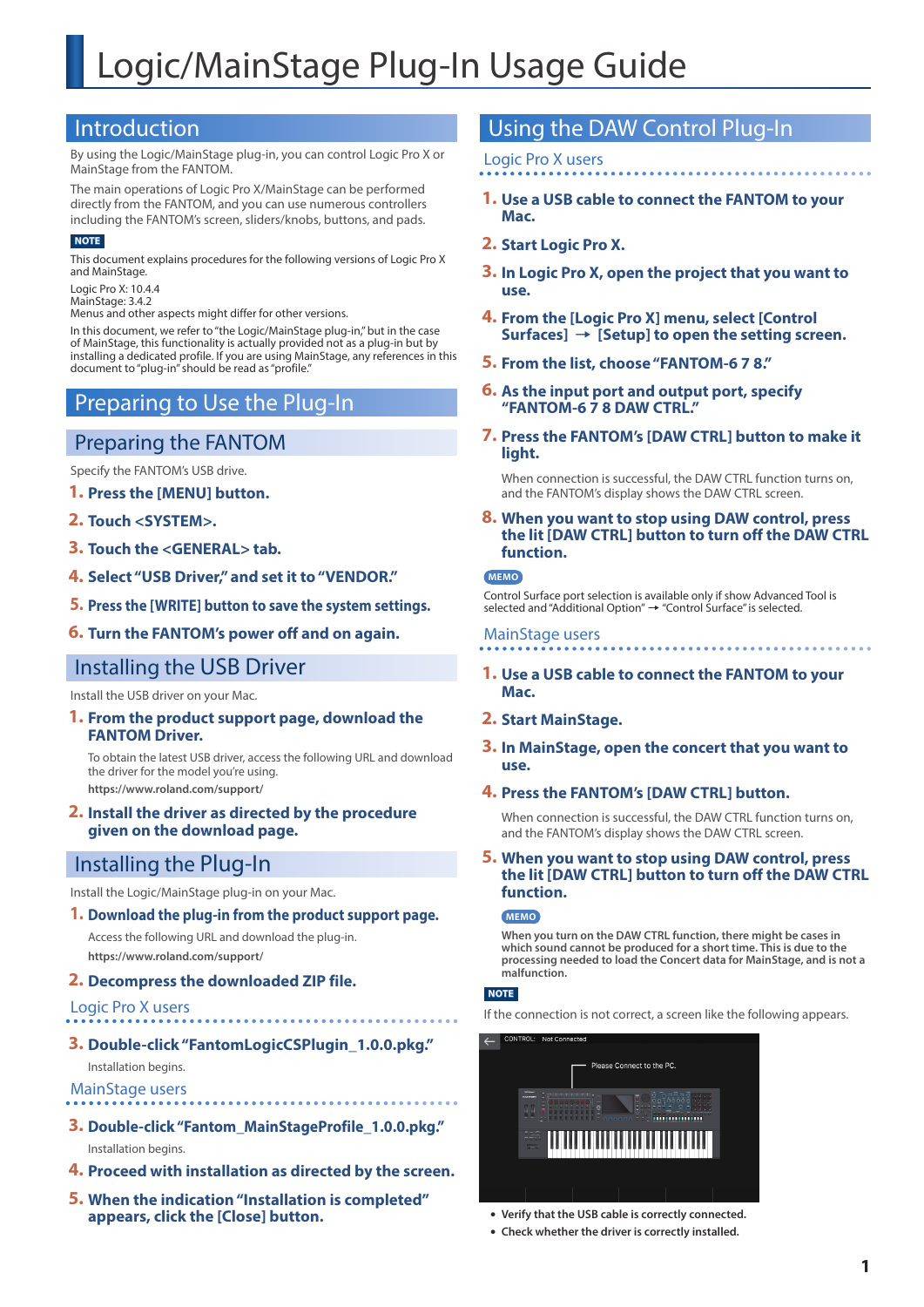# Controlling Logic Pro X

When controlling Logic Pro X, you'll switch between three screens: the Mixer screen, the Track Edit screen, and the Transport screen. In addition to using the [E1]–[E6] knobs, you can perform operations by directly touching or dragging icons and sliders in the screen.

### Mixer Screen



| Icon                 | Explanation                                                                         |
|----------------------|-------------------------------------------------------------------------------------|
| <b>Window Select</b> | Switches screens.                                                                   |
| <b>Position</b>      | Indicates the locator position.                                                     |
| <b>Transport</b>     | Performs play, stop, fast-forward, rewind, and record<br>operations on Logic Pro X. |
| <b>Set Marker</b>    | Sets a marker.                                                                      |
| Redo                 | Executes redo.                                                                      |
| Undo                 | Executes undo.                                                                      |
| <b>MIXER Window</b>  | Specifies each track's volume, pan, and solo/mute settings.                         |

#### **MEMO**

Depending on the track that's selected, some parameters might not be shown. Changes made in Logic such as the track name might not be immediately reflected in the FANTOM's screen.

| Knob      |                 | Explanation                                                                                                             |
|-----------|-----------------|-------------------------------------------------------------------------------------------------------------------------|
| [E1] knob |                 | Press the knob to switch between Track/Bank.                                                                            |
|           |                 | <b>Track</b> Turn the knob to switch tracks.                                                                            |
|           |                 | <b>Bank</b> Turn the knob to switch banks                                                                               |
| [E2] knob |                 | Press the knob to switch between Cursor/Value.                                                                          |
|           |                 | <b>Cursor</b> Turn the knob to move the cursor position.                                                                |
|           | Value           | Turn the knob to specify the value of the parameter<br>selected by the cursor.                                          |
| [E3] knob | <b>Position</b> | Turn the knob to specify the locate position.                                                                           |
| [E4] knob |                 | Press the knob to switch cycle on/off.                                                                                  |
|           | <b>Start</b>    | Turn the knob to specify the start position of the cycle<br>region.                                                     |
| [E5] knob |                 | Press the knob to switch cycle on/off.                                                                                  |
|           | End             | Turn the knob to specify the end point of the cycle region.                                                             |
| [E6] knob |                 | Press the knob to lock/unlock the master volume. If this is<br>locked, turning the [E6] knob will not change the value. |
|           |                 | Master Volume Turn the knob to set the master volume.                                                                   |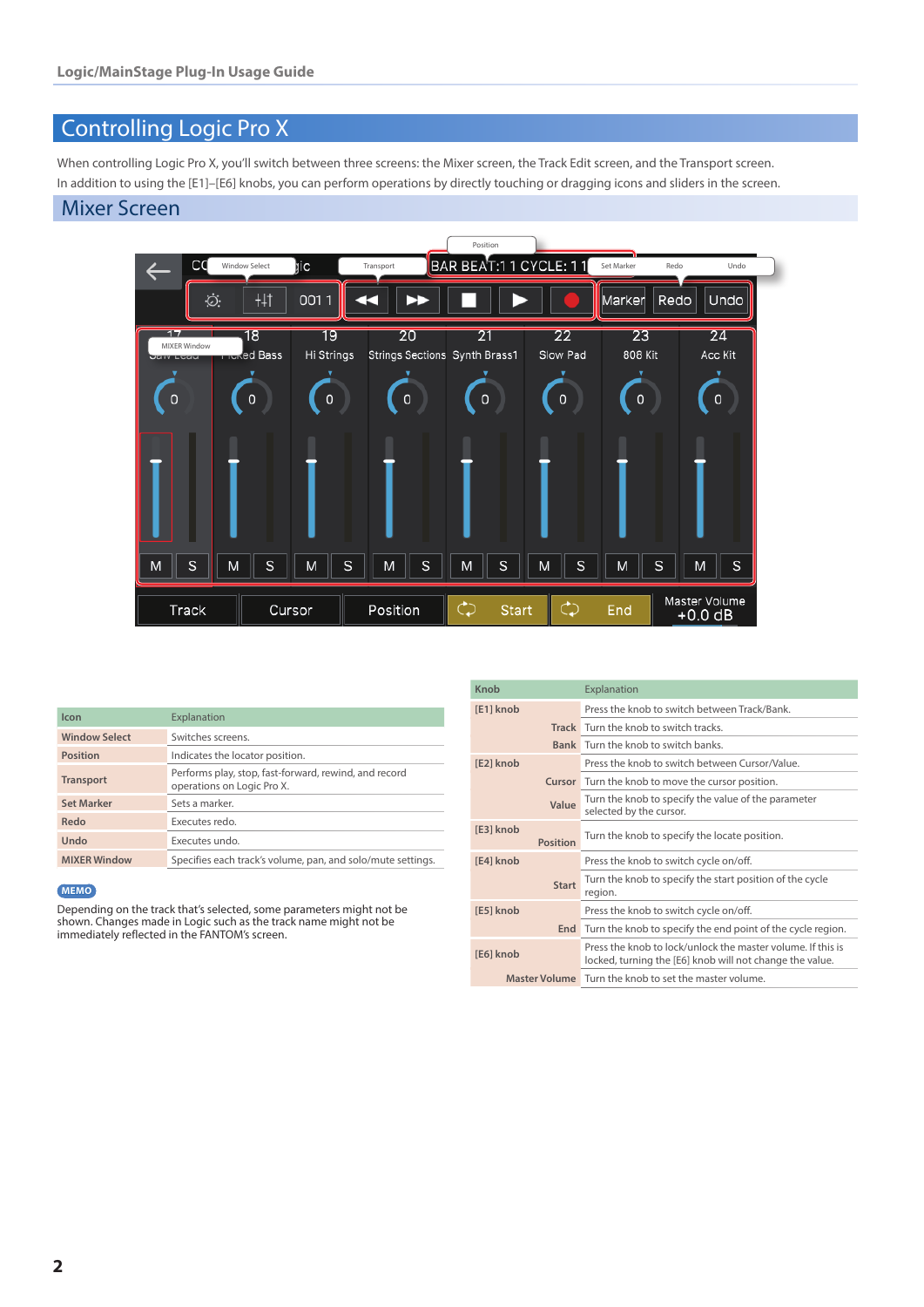# Track Edit Screen

|                     |                             |                          | Position                |                      |                            |
|---------------------|-----------------------------|--------------------------|-------------------------|----------------------|----------------------------|
| CC                  | <b>Window Select</b><br>ıіс | Transport                | BAR BEAT:1 1 CYCLE: 1 1 | Set Marker           | Redo<br>Undo               |
| Ö.                  | +tt<br>0011                 |                          |                         | Marker               | Redo<br>Undo               |
| Track of Bank       | <b>Track Mixer</b>          | Smart Control            |                         | <b>Smart Control</b> |                            |
| 17 Saw Lead         | Saw Lead                    | Delay                    | Reverb                  | Cutoff               | <b>LFO</b>                 |
| 18 Picked Bass      | 0                           | 36.5 %                   | 22 %                    | 100 %                | 0.0 %                      |
| 19 Hi Strings       |                             |                          | $\blacksquare$          | $\frac{3}{4}$        | $\bigoplus$                |
| 20 Strings Sections |                             |                          |                         |                      |                            |
| 21 Synth Brass1     |                             | Pan Mod                  | Attack                  | Decay                | Resonance                  |
| 22 Slow Pad         |                             | 8%                       | 11.3%                   | 0.0 %                | 0.0 %                      |
| 23 808 Kit          |                             | $\overline{\phantom{0}}$ | $\overline{6}$          |                      | $\cdot^8$                  |
| 24 Acc Kit          | S<br>M                      |                          |                         |                      |                            |
| Track               | Cursor                      | Position                 | جم<br><b>Start</b>      | جم<br>End            | Master Volume<br>$+0.0$ dB |

| Icon                 | Explanation                                                                         |
|----------------------|-------------------------------------------------------------------------------------|
| <b>Window Select</b> | Switches screens.                                                                   |
| <b>Position</b>      | Indicates the locator position.                                                     |
| <b>Transport</b>     | Performs play, stop, fast-forward, rewind, and record<br>operations on Logic Pro X. |
| <b>Set Marker</b>    | Sets a marker.                                                                      |
| Redo                 | Executes redo.                                                                      |
| Undo                 | Executes undo.                                                                      |
| <b>Track of Bank</b> | Selects the track within the bank                                                   |
| <b>Track Mixer</b>   | Adjusts the volume, pan, and solo/mute settings of the<br>selected track.           |
| <b>Smart Control</b> | Adjusts the Smart Control parameters of the selected track.                         |

#### **MEMO**

Depending on the track that's selected, some parameters might not be shown. Changes made in Logic to the Smart Control parameter names and Track names etc. might not be immediately reflected in the FANTOM's screen.

| Knob                         | Explanation                                                                                                             |
|------------------------------|-------------------------------------------------------------------------------------------------------------------------|
| [E1] knob                    | Press the knob to switch between Track/Bank.                                                                            |
|                              | <b>Track</b> Turn the knob to switch tracks.                                                                            |
|                              | <b>Bank</b> Turn the knob to switch banks.                                                                              |
| [E2] knob                    | Press the knob to switch between Cursor/Value                                                                           |
| Cursor                       | Turn the knob to move the cursor position.                                                                              |
| Value                        | Turn the knob to specify the value of the parameter<br>selected by the cursor.                                          |
| [E3] knob<br><b>Position</b> | Turn the knob to specify the locate position.                                                                           |
| [E4] knob                    | Press the knob to switch cycle on/off.                                                                                  |
| <b>Start</b>                 | Turn the knob to specify the start position of the cycle<br>region.                                                     |
| [E5] knob                    | Press the knob to switch cycle on/off.                                                                                  |
| End                          | Turn the knob to specify the end point of the cycle region.                                                             |
| [E6] knob                    | Press the knob to lock/unlock the master volume. If this is<br>locked, turning the [E6] knob will not change the value. |
| <b>Master Volume</b>         | Turn the knob to set the master volume.                                                                                 |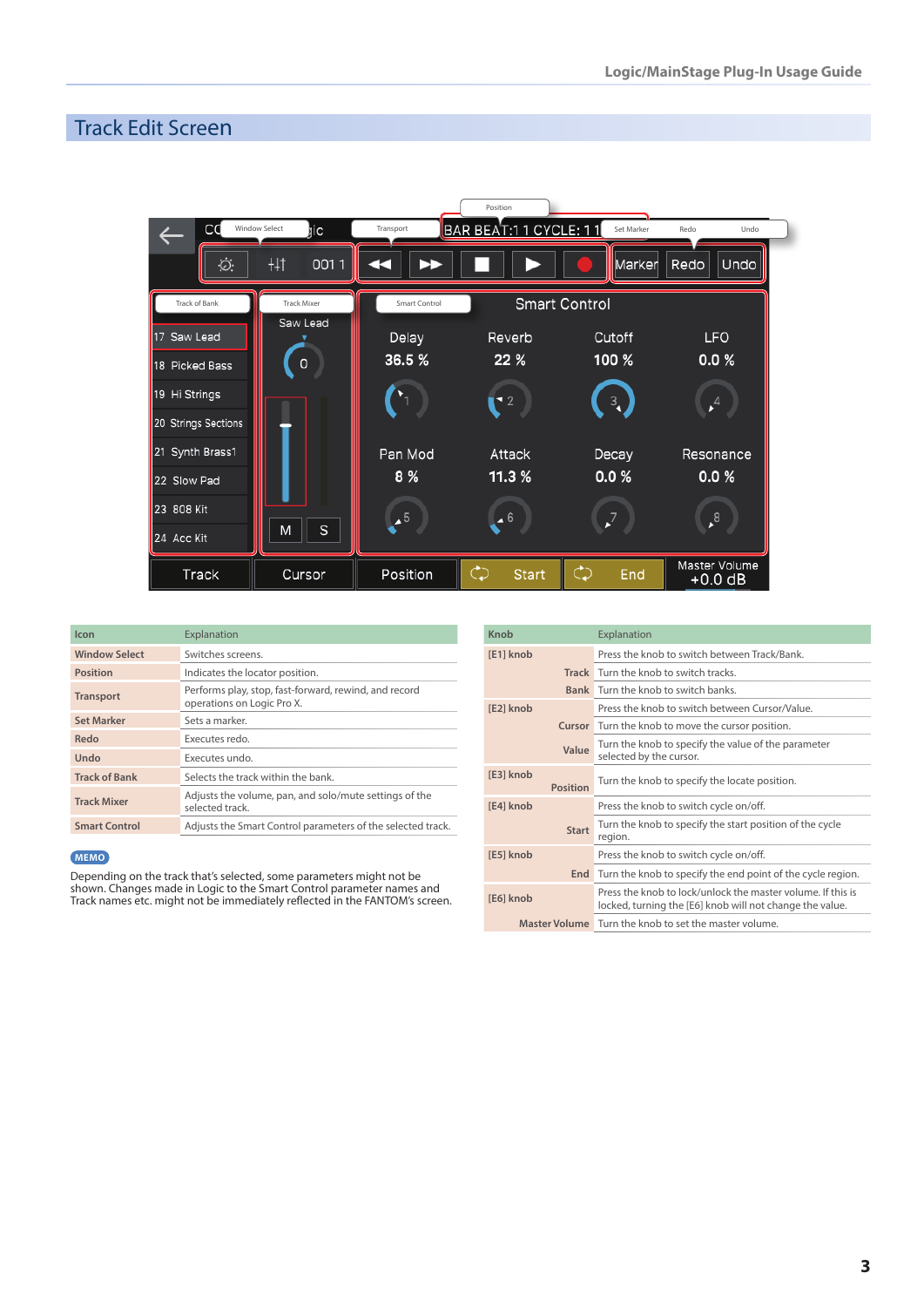# Transport Screen



| Icon                      | Explanation                                                                         |
|---------------------------|-------------------------------------------------------------------------------------|
| <b>Window Select</b>      | Switches screens.                                                                   |
| <b>Position</b>           | Indicates the locator position.                                                     |
| <b>Transport</b>          | Performs play, stop, fast-forward, rewind, and record<br>operations on Logic Pro X. |
| <b>Set Marker</b>         | Sets a marker.                                                                      |
| Redo                      | Executes redo.                                                                      |
| Undo                      | Executes undo.                                                                      |
| <b>Position of Locate</b> | Indicates the locate position.                                                      |
| <b>Status Indicator</b>   | Indicates the cycle status.                                                         |
| <b>Cycle Position</b>     | Indicates the cycle region.                                                         |

| Knob      |                 | Explanation                                                                                                             |
|-----------|-----------------|-------------------------------------------------------------------------------------------------------------------------|
| [E2] knob | Level           | Turn the knob to set the master volume.                                                                                 |
| [E3] knob | <b>Position</b> | Turn the knob to specify the locate position.                                                                           |
| [E4] knob |                 | Press the knob to switch cycle on/off.                                                                                  |
|           | <b>Start</b>    | Turn the knob to specify the start position of the cycle<br>region.                                                     |
| [E5] knob |                 | Press the knob to switch cycle on/off.                                                                                  |
|           |                 | <b>End</b> Turn the knob to specify the end point of the cycle region.                                                  |
| [E6] knob |                 | Press the knob to lock/unlock the master volume. If this is<br>locked, turning the [E6] knob will not change the value. |
|           |                 | Master Volume Turn the knob to set the master volume.                                                                   |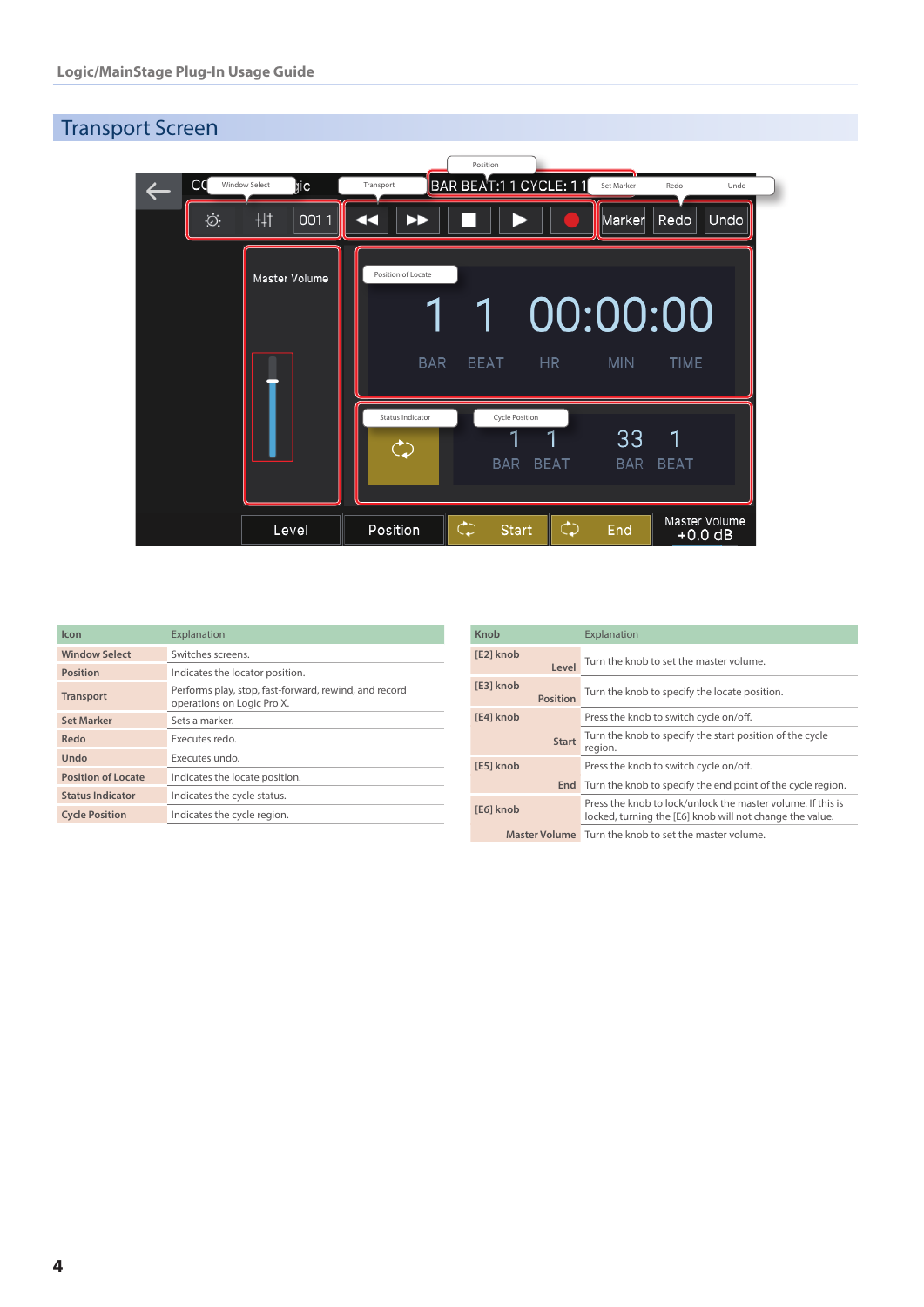### Shift Menu Screen

If you hold down the FANTOM's [SHIFT] button, the Shift menu screen appears, allowing you to perform other operations. While continuing to hold down the [SHIFT] button, touch an icon or operate the [E1]–[E6] knobs. You can access the Shift menu screen from any screen.

> Track Menu **Count In Track Menu Count In Track Menu** Open/Close Browser Count 10 33 1  $\leftarrow$  $Trac{k}{M|D|}$  $\frac{1}{\sqrt{\frac{1}{1 + \text{Track}}}}$ Delete<br>Track Note<br>Pad Loop<br>Browser  $List$  $M$ edia Save Media<br>Browser  $\Delta$ Editors **Bank Tracks**  $17$ **Smart Control** Saw Lead 17 Saw Lead Delay **LFO** Reverb Cutoff 36.5% 22 % 100 %  $0.0 %$ 18 Picked Bass  $\circ$ 19 Hi Strings  $\mathbf{r}^4$  $\mathbf{C}^2$  $\frac{3}{4}$ 20 Strings Sections 21 Synth Brass1 Pan Mod Attack Decay Resonance 8 %  $0.0 %$  $0.0 %$ 11.3 % 22 Slow Pad 23 808 Kit  $\bullet$  $\overline{2}$  $\cdot^8$  $\mathsf{s}$ M 24 Acc Kit Master Volume<br>+0.0 dB  $\mathcal{L}$  $\mathcal{L}$ Recall Solo Unmute All  $\mathcal{L}$ Beat Move Bar

| Icon                      | Explanation                                                  | Knob      |                      | Explanation                                                                                                                      |
|---------------------------|--------------------------------------------------------------|-----------|----------------------|----------------------------------------------------------------------------------------------------------------------------------|
| Save                      | Saves the project. The already-saved project is overwritten. | [E1] knob |                      | Press the knob to switch between Recall Solo/Clear.                                                                              |
| <b>Track Menu</b>         | Edits the track settings.                                    |           | <b>Recall Solo</b>   |                                                                                                                                  |
|                           | +Track MIDI Adds a MIDI track.                               | [E2] knob |                      | Press the knob to unmute all tracks.                                                                                             |
|                           | <b>+Track Audio</b> Adds an Audio track.                     |           | <b>Unmute All</b>    |                                                                                                                                  |
|                           | Delete Track Deletes the track.                              | [E3] knob |                      | Turn the knob to move the cycle position region while                                                                            |
| <b>Open/Close Browser</b> | Opens the corresponding browser in Logic Pro X.              |           |                      | Move preserving its length.                                                                                                      |
|                           | List Editor Opens the list editor in Logic Pro X.            | [E4] knob |                      | Press the knob to switch to "measures" as the unit for<br><b>Bar</b> adjusting the cycle region start position and end position. |
|                           | Note Pad Opens the note pad in Logic Pro X.                  | [E5] knob |                      | Press the knob to switch to "beats" as the unit for adjusting                                                                    |
|                           | <b>LOOP Browser</b> Opens the loop browser in Logic Pro X.   |           |                      | <b>Beat</b> the cycle region start position and end position.                                                                    |
| Media Browser             | Opens the media browser in Logic Pro X.                      | [E6] knob |                      | Press the knob to lock/unlock the master volume. If locked,                                                                      |
| <b>Count In/Metronome</b> | Edits the count-in and metronome settings.                   |           |                      | turning the [E6] knob will not change anything.                                                                                  |
|                           | <b>Count In</b> Turns the count-in on/off.                   |           | <b>Master Volume</b> | Turn the knob to adjust the master volume.                                                                                       |
|                           | Metronome Turns the metronome on/off.                        |           |                      |                                                                                                                                  |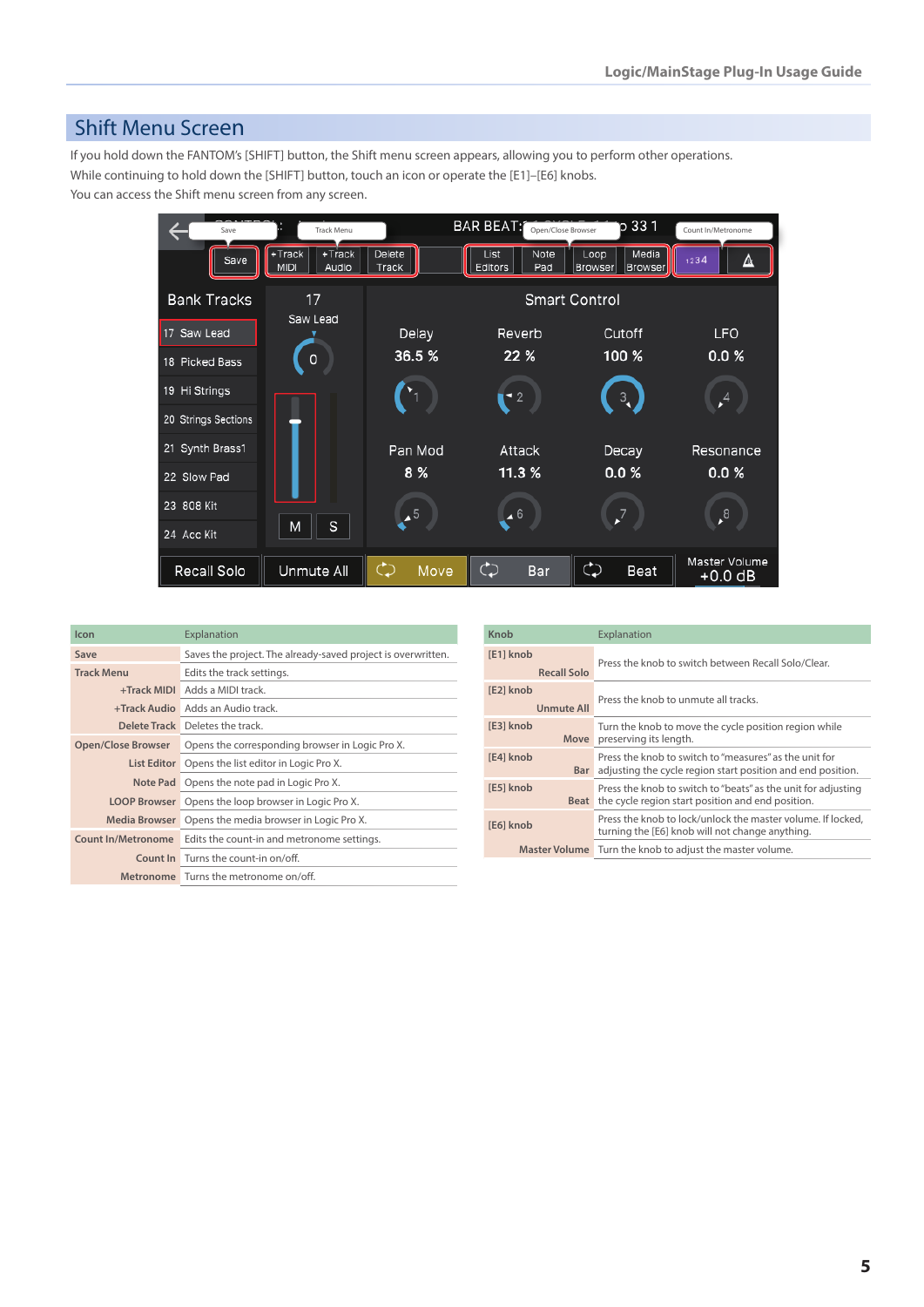### Using the Control Knobs and Sliders for Control

When the DAW CTRL function is on, you can use the FANTOM's control knobs and sliders to operate Logic Pro X.

### **1. Press the [ASSIGN1] button and [ASSIGN2] button simultaneously.**



The two buttons are lit green.

#### **2. Use control knobs [1]–[8] and sliders [1]–[8] to operate Logic Pro X.**

| Controller            | Explanation                                                    |
|-----------------------|----------------------------------------------------------------|
| Control knobs [1]-[8] | Control the Smart Control parameters of the selected<br>track. |
| Sliders [1]-[8]       | Adjust the volume of each track.                               |

#### **3. Press any one of the [PAN/LEVEL], [ASSIGN 1], or [ASSIGN 2] buttons to return to normal operation. MEMO**

**When you turn off the DAW CTRL function, the knob indications return to the function that had been previously selected. You cannot set these functions when the DAW CTRL function is off.**

# Using the Sequencer Buttons for Control

When the DAW CTRL function is on, you can use the buttons of the FANTOM's sequencer section to operate Logic Pro X.

| <b>Controller</b>    | Explanation                         |
|----------------------|-------------------------------------|
| [STOP] button        | Stops the Logic Pro X project.      |
| [PLAY] button        | Plays the Logic Pro X project.      |
| <b>IORECI</b> button | Records on the Logic Pro X project. |

# Using the Pads for Control

When "DAW Control" is selected as the PAD MODE for the FANTOM, you can use the FANTOM's pads to control Logic Pro X.

| Pad       | <b>Function</b>                    | <b>Explanation</b>                                                                            |
|-----------|------------------------------------|-----------------------------------------------------------------------------------------------|
| $[1]-[4]$ | Recall Screen Set 1-4              | Recall screen sets 1-4                                                                        |
| $[5]$     | <b>ZOOM Horizontal IN</b>          | Zooms-in horizontally.                                                                        |
| [6]       | <b>ZOOM Horizontal OUT</b>         | Zooms-out horizontally.                                                                       |
| $[7]$     | <b>ZOOM Vertical IN</b>            | Zooms-in vertically.                                                                          |
| [8]       | <b>ZOOM Vertical OUT</b>           | Zooms-out vertically.                                                                         |
| $[9]$     | Open Marker List / Close<br>Window | Opens/closes the marker list.                                                                 |
| $[13]$    | Go to Next Marker                  | Moves to the next marker.                                                                     |
| $[14]$    | Go to Previous Marker              | Moves to the previous marker.                                                                 |
| $[15]$    | Song Position by measure           | Advances the locate position by one<br>measure.                                               |
| $[16]$    | Play or Stop                       | While playing, operates as the stop<br>button. While stopped, operates as the<br>play button. |

#### **MEMO**

- 5 **When PAD MODE is set to "DAW Control," you can continue using the pads to control Logic Pro X even if you turn off the DAW CTRL function.**
- 5 **[5]–[8] make sure that Logic Pro X window is selected on Mac, in some case this command can not work.**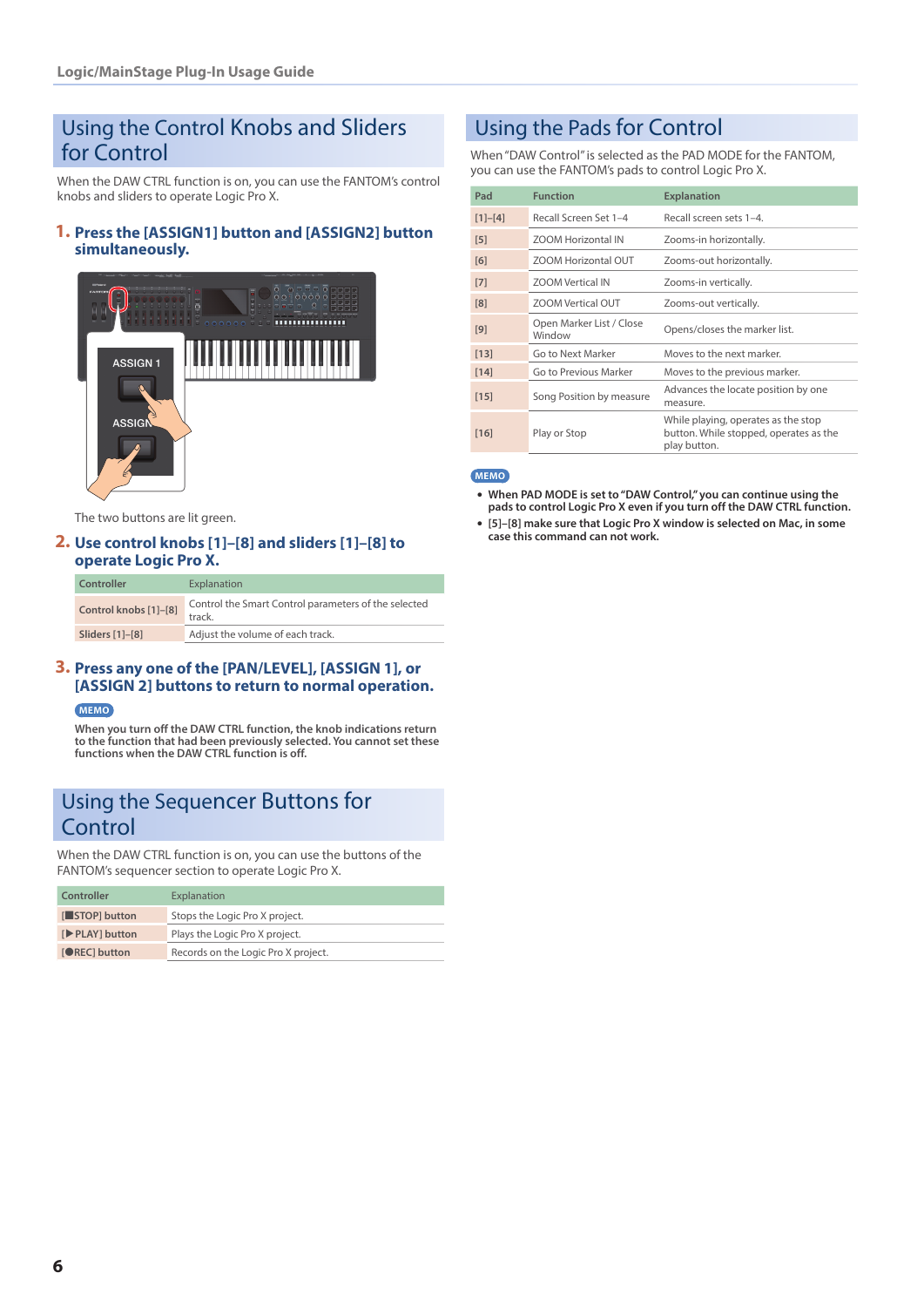# Controlling MainStage

When controlling MainStage, you'll use the Control Screen.

In addition to using the [E1]–[E6] knobs, you can perform operations by directly touching or dragging icons and sliders in the screen.

### Control Screen



| Icon                      | Explanation                                     |
|---------------------------|-------------------------------------------------|
| <b>Patch List</b>         | Shows the patch list.                           |
| <b>Current Set Name</b>   | Shows the name of the currently selected set.   |
| <b>Current Patch List</b> | Shows the name of the currently selected patch. |
| <b>Smart Control</b>      | Edit the Smart Control parameters.              |
|                           |                                                 |

#### **MEMO**

- 5 **Changes made in MainStage to parameter names such as the Set name, Track name, and Smart Control parameter names might not be immediately reflected in the FANTOM's screen.**
- 5 **The Smart Control parameter values change according to the settings in MainStage. It is not necessarily the case that operations on the FANTOM will be able to set the parameter all the way to its minimum value or maximum value. Make prior settings in MainStage as necessary to reach the desired range.**
- **In case of problem, select the Mainstage → Edit → "Assignement & Mappings" tab and check if the port is set as follows. FANTOM 6 7 8**

0**Pitch Bend, Expression, Sustain, Modulation**

**FANTOM 6 7 8 DAW CTRL**

0**Volume, Smart Knobs If the Mainstage project was already assigned to another controller, it can happen it takes of setting.**

| Knob                 | Explanation                                                                                                      |  |
|----------------------|------------------------------------------------------------------------------------------------------------------|--|
| [E1] knob<br>Set-    | Press the knob to recall the previous set.                                                                       |  |
| [E2] knob<br>Set+    | Press the knob to recall the next set.                                                                           |  |
| [E3] knob<br>Patch-  | Press the knob to recall the previous patch.                                                                     |  |
| [E4] knob<br>Patch+  | Press the knob to recall the next patch.                                                                         |  |
| [E6] knob            | Press the knob to lock/unlock the master volume. When<br>locked, turning the [E6] knob does not change anything. |  |
| <b>Master Volume</b> | Turn the knob to adjust the master volume.                                                                       |  |